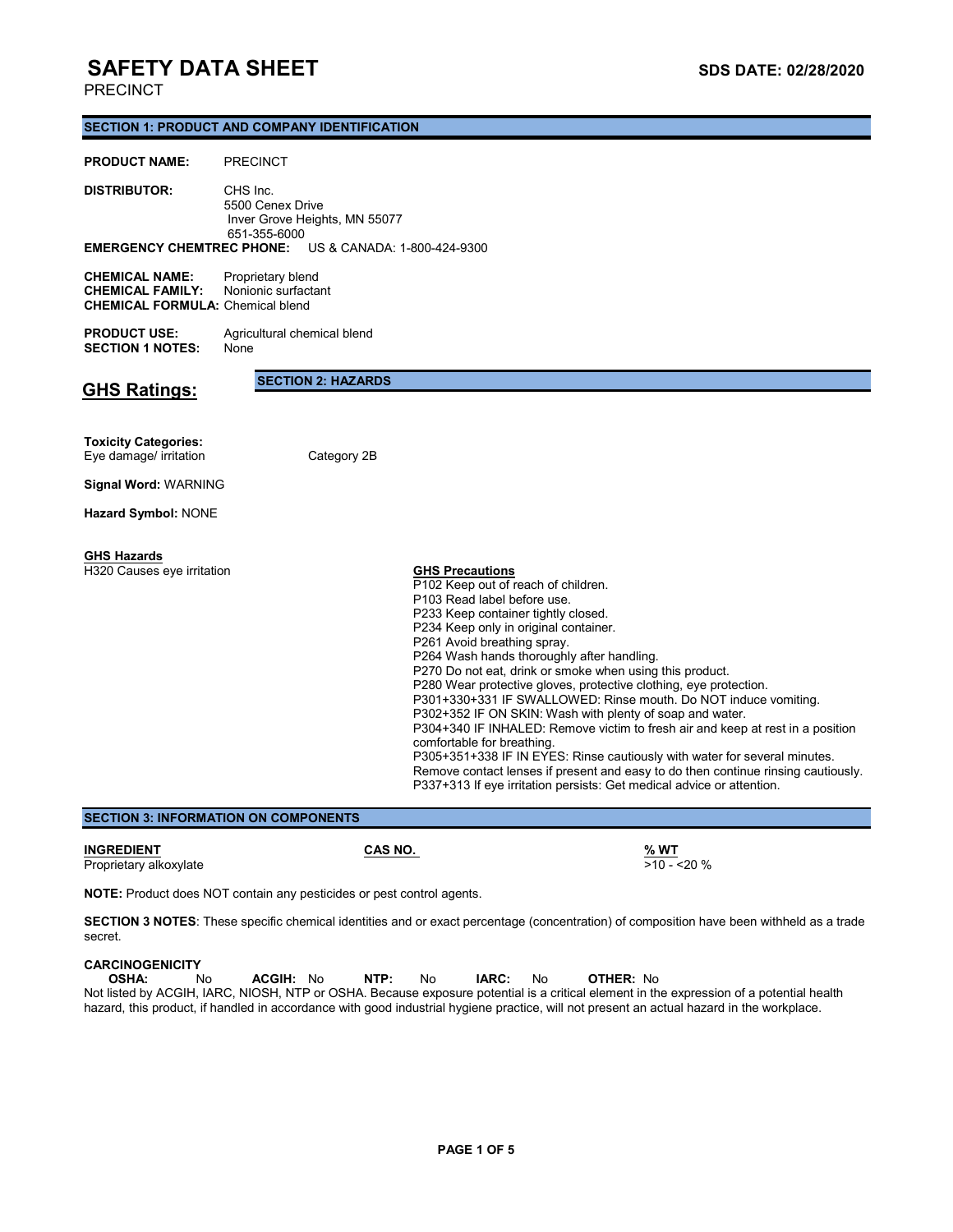PRECINCT

### **SECTION 4: FIRST AID MEASURES**

*Call a poison control center or doctor immediately for treatment advice. Have the product container with you when calling a poison control center or doctor, or going for treatment.*

IF IN EYES*:* Rinse cautiously with water for several minutes. Remove contact lenses if present and easy to do then continue rinsing. If eye irritation persists: Get medical advice or attention.

IF ON SKIN OR CLOTHING**:** Take off contaminated clothing and wash it before reuse. Wash with plenty of soap and water for several minutes.

IF SWALLOWED**:** Unless advised otherwise by a poison control center or doctor, have person rinse mouth with water, if able. Do not give anything by mouth to an unconscious person.

IF INHALED**:** If breathing is difficult, remove person to fresh air and keep at rest in a position comfortable for breathing. If person is not breathing, call 911 or an ambulance, and then give artificial respiration, preferably mouth to mouth if possible.

### **NOTES TO PHYSICIANS OR FIRST AID PROVIDERS**:

**SECTION 4 NOTES:** None

| <b>SECTION 5: FIRE FIGHTING MEASURES</b>                                                                                                                                                                                                                                                                                                                                                    |                                                                                                           |  |  |  |  |
|---------------------------------------------------------------------------------------------------------------------------------------------------------------------------------------------------------------------------------------------------------------------------------------------------------------------------------------------------------------------------------------------|-----------------------------------------------------------------------------------------------------------|--|--|--|--|
| <b>NFPA HAZARD CLASSIFICATION</b><br><b>HEALTH:</b><br><b>FLAMMABILITY: 1</b><br>$\overline{1}$                                                                                                                                                                                                                                                                                             | <b>REACTIVITY:</b><br>OTHER: -<br>$\Omega$                                                                |  |  |  |  |
| IN CASE OF FIRE:                                                                                                                                                                                                                                                                                                                                                                            | Water fog, alcohol foam, carbon dioxide, dry chemical.                                                    |  |  |  |  |
| <b>SPECIAL FIRE FIGHTING PROCEDURES:</b>                                                                                                                                                                                                                                                                                                                                                    | A self-contained breathing apparatus and suitable protective clothing must be worn in fire<br>conditions. |  |  |  |  |
| UNUSUAL FIRE AND EXPLOSION HAZARDS:                                                                                                                                                                                                                                                                                                                                                         | None                                                                                                      |  |  |  |  |
| <b>HAZARDOUS DECOMPOSITION PRODUCTS:</b>                                                                                                                                                                                                                                                                                                                                                    | Carbon Monoxide, nitrogen oxides.                                                                         |  |  |  |  |
| <b>SECTION 5 NOTES:</b>                                                                                                                                                                                                                                                                                                                                                                     | None                                                                                                      |  |  |  |  |
| <b>SECTION 6: ACCIDENTAL RELEASE MEASURES</b>                                                                                                                                                                                                                                                                                                                                               |                                                                                                           |  |  |  |  |
| <b>ACCIDENTAL RELEASE MEASURES:</b> Surround and absorb all spills. Material should be collected and disposed in proper manner. Dike the<br>area to prevent spill from spreading. Soak up spill with a suitable absorbent such as clay, sawdust or<br>kitty litter. Sweep up absorbed material and place in a chemical waste container for disposal. Wear<br>suitable protective equipment. |                                                                                                           |  |  |  |  |

SECTION 6 NOTES: None

### **SECTION 7: HANDLING AND STORAGE**

| <b>HANDLING</b>         | Keep out of reach of children. Obtain special instructions before use. Do not handle until all safety precautions<br>have been read and understood. Do not eat, drink or smoke when using this product. Wash hands thoroughly<br>after handling. Wear protective gloves, protective clothing, eye protection and face protection. |
|-------------------------|-----------------------------------------------------------------------------------------------------------------------------------------------------------------------------------------------------------------------------------------------------------------------------------------------------------------------------------|
| <b>STORAGE:</b>         | Store in a cool well-ventilated place. Keep in original container tightly closed. Do not reuse empty container. Do<br>not store with food, feed, or other material to be used or consumed by humans or animals. Do not contaminate<br>water supplies. STORE BETWEEN 40° AND 90° F.                                                |
| <b>SECTION 7 NOTES:</b> | None                                                                                                                                                                                                                                                                                                                              |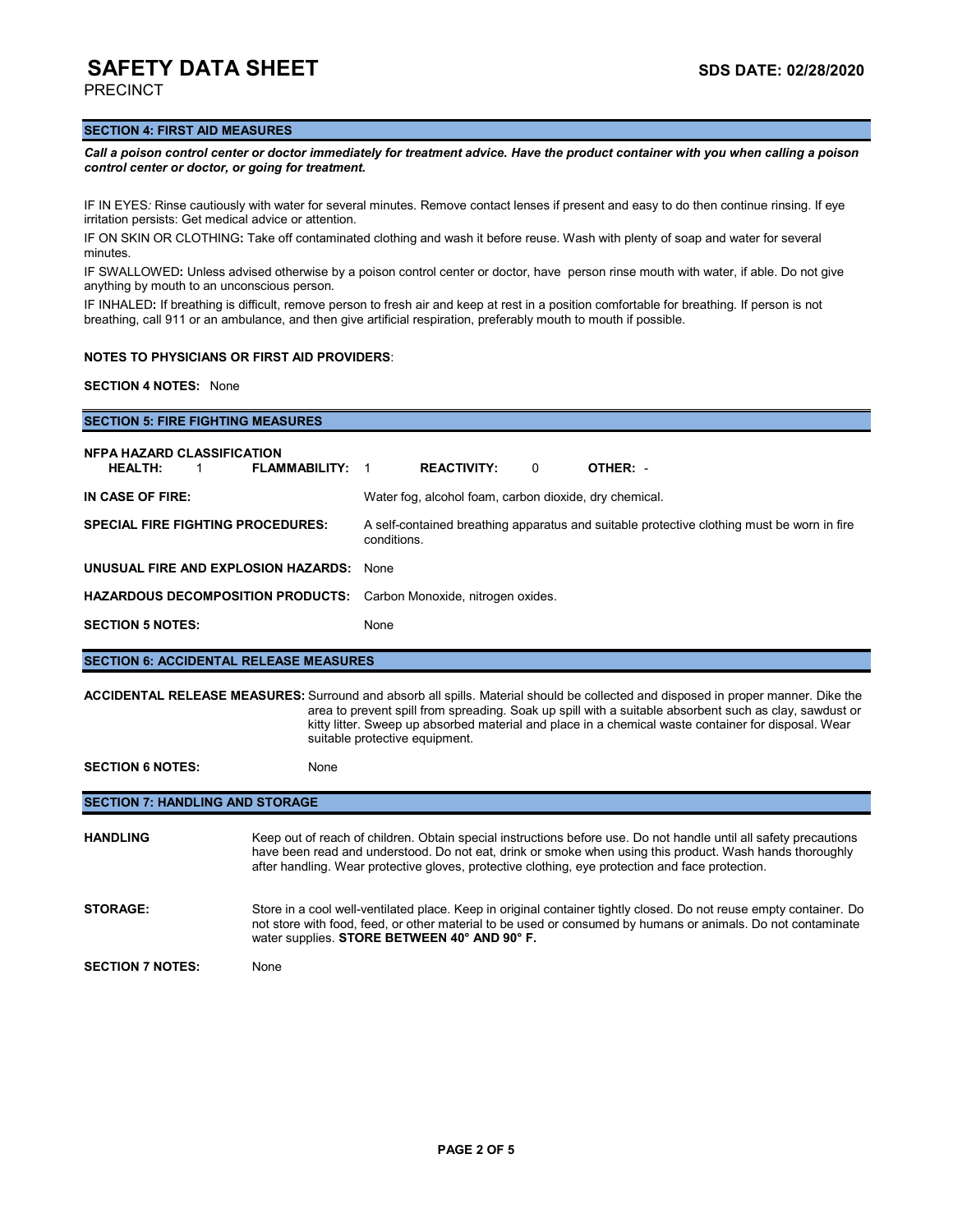PRECINCT

### **SECTION 8: EXPOSURE CONTROLS/PERSONAL PROTECTION**

|                                                                                                    | <b>OSHA</b>                             |                                                                                                                                                                                              | <b>ACGIH</b> |                                                          | <b>NIOSH</b> |             |  |
|----------------------------------------------------------------------------------------------------|-----------------------------------------|----------------------------------------------------------------------------------------------------------------------------------------------------------------------------------------------|--------------|----------------------------------------------------------|--------------|-------------|--|
|                                                                                                    | <b>PEL</b>                              | <b>STEL</b>                                                                                                                                                                                  | PFI          | <b>STEL</b>                                              | PFI          | <b>STEL</b> |  |
| Ethyl alcohol 64-17-5                                                                              | 1000ppm TWA; 1900 mg/m <sup>3</sup> TWA |                                                                                                                                                                                              |              | 1000ppm TWA; 1900 mg/m <sup>3</sup> TWA<br>1000 ppm STEL |              |             |  |
| <b>VENTILATION:</b><br>Use only outdoors or in a well-ventilated area. HMIS= B                     |                                         |                                                                                                                                                                                              |              |                                                          |              |             |  |
| <b>RESPIRATORY PROTECTION:</b>                                                                     |                                         | Not necessary unless ventilation is inadequate. Then use OSHA or NIOSH approved respirator, as<br>appropriate.                                                                               |              |                                                          |              |             |  |
| <b>EYE PROTECTION:</b>                                                                             | Safety glasses.                         |                                                                                                                                                                                              |              |                                                          |              |             |  |
| <b>SKIN PROTECTION:</b>                                                                            |                                         | Chemical gloves, long-sleeved shirts and pants.                                                                                                                                              |              |                                                          |              |             |  |
| OTHER PROTECTIVE CLOTHING OR EQUIPMENT:<br>Eye wash and safety shower should be easily accessible. |                                         |                                                                                                                                                                                              |              |                                                          |              |             |  |
| <b>WORK HYGIENIC PRACTICES:</b>                                                                    |                                         | Wash thoroughly with soap and water after handling product and before eating, drinking, or using<br>tobacco products. Clean affected clothing, shoes, and protective equipment before reuse. |              |                                                          |              |             |  |
| <b>EXPOSURE GUIDELINES:</b>                                                                        |                                         | If exposed, see section 4 for acute exposure first aid.                                                                                                                                      |              |                                                          |              |             |  |
| <b>SECTION 8 NOTES:</b>                                                                            | None                                    |                                                                                                                                                                                              |              |                                                          |              |             |  |

### **SECTION 9: PHYSICAL AND CHEMICAL PROPERTIES**

| <b>APPEARANCE:</b>                | Colorless to pale yellow        | <b>FLAMMABLE LIMITS IN AIR, UPPER: Unknown</b><br>(% BY VOLUME) |   | <b>LOWER: Unknown</b>               |
|-----------------------------------|---------------------------------|-----------------------------------------------------------------|---|-------------------------------------|
| ODOR:                             | Mild                            |                                                                 |   |                                     |
| <b>ORDER THRESHOLD;</b>           | Not known                       | <b>VAPOR PRESSURE (mmHg):</b>                                   |   | @<br><b>F:</b> Unknown              |
| <b>PHYSICAL STATE:</b>            | Liquid                          |                                                                 |   | C: Unknown                          |
| pH AS SUPPLIED:<br>pH (Other):    | 6 to 8                          | VAPOR DENSITY (AIR = 1):                                        |   | @<br>F: Unknown<br>C: Unknown       |
| <b>INITIAL BOILING POINT:</b>     | F: Unknown<br>C: Unknown        | <b>RELATIVE DENSITY:</b>                                        |   | 1.203 to 1.227                      |
| <b>BOILING POINT RANGE:</b>       | F: >212<br>$C$ :>100            | <b>EVAPORATION RATE:</b><br><b>BASIS (butyl acetate=1):</b>     |   | Unknown                             |
| <b>MELTING POINT:</b>             | <b>F:</b> Unknown<br>C: Unknown | <b>SOLUBILITY IN WATER:</b>                                     |   | Soluble                             |
| <b>FREEZING POINT:</b>            | <b>F:</b> Unknown<br>C: Unknown | <b>PARTITION COEFFICIENT:</b> (n-octanol/water): Unknown        |   |                                     |
| <b>FLASH POINT:</b>               | F: > 200                        | <b>AUTO-IGNITION TEMPERATURE:</b>                               |   | Unknown                             |
|                                   | C: >93                          | <b>DECOMPOSITION TEMPERATURE:</b>                               |   | Unknown                             |
| <b>METHOD USED:</b>               | <b>PMCC</b>                     | VISCOSITY:                                                      | @ | Not determined<br><b>F:</b> Unknown |
| <b>FLAMMABILITY</b> (solid, gas): | Not available                   |                                                                 |   | C: Unknown                          |

### **SECTION 9 NOTES: VALUES ARE NOT PRODUCT SPECIFICATIONS.**

Note: These physical data are typical values based on material tested but may vary from sample to sample. Typical values should not be construed as a guaranteed analysis of any specific lot or as specification items.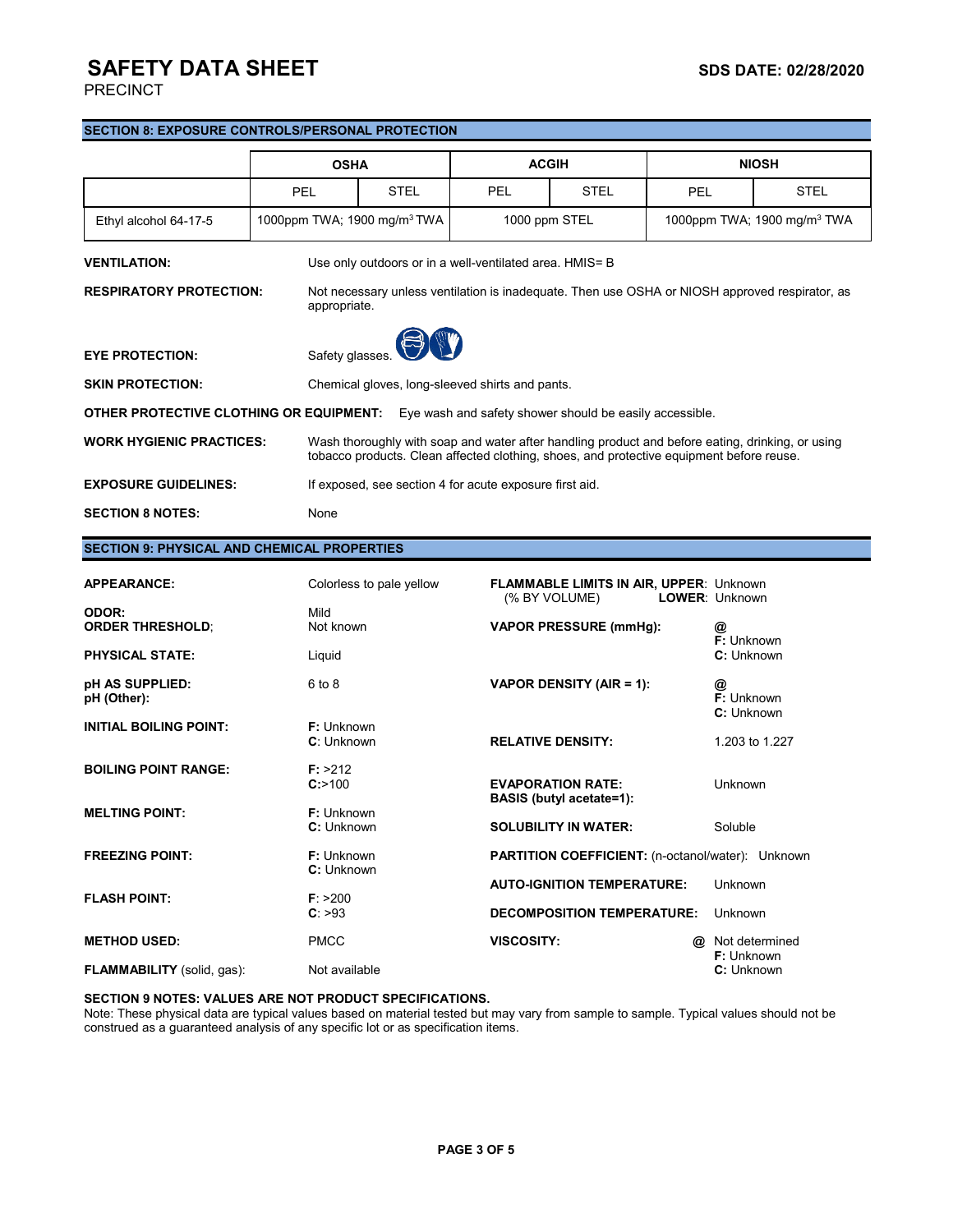PRECINCT

# **SECTION 10: STABILITY AND REACTIVITY STABILITY:** Stable  $\odot$  Unstable  $\odot$ **CONDITIONS TO AVOID (STABILITY):** Extreme heat or open flame. **INCOMPATIBILITY (MATERIAL TO AVOID):** Strong oxidizing agents. **HAZARDOUS DECOMPOSITION OR BY-PRODUCTS:** Carbon dioxide, carbon monoxide, nitrogen oxides. **HAZARDOUS POLYMERIZATION:** Will not occur **CONDITIONS TO AVOID (POLYMERIZATION):** None known SECTION 10 NOTES: None **SECTION 11: TOXICOLOGICAL INFORMATION TOXICOLOGICAL INFORMATION:** Not available **MIXTURE TOXICITY** Not available **COMPONENT TOXICITY** Not available SECTION 11 NOTES: None **SECTION 12: ECOLOGICAL INFORMATION ECOLOGICAL INFORMATION: ECOTOXICITY:** Not available **BIOACCUMULATIVE POTENTIAL:** Not available **MOBILITY IN SOIL:** Not available **OTHER ADVERSE EFFECTS:** Not available **SECTION 12 NOTES:** None

| <b>SECTION 13: DISPOSAL CONSIDERATIONS</b> |                                                                                                                                                                                                        |  |  |  |
|--------------------------------------------|--------------------------------------------------------------------------------------------------------------------------------------------------------------------------------------------------------|--|--|--|
| <b>WASTE DISPOSAL METHOD:</b>              | Do not contaminate water, food or feed by storage or disposal. Dispose of contents in container to an<br>approved waste disposal facility in accordance with all federal, state and local regulations. |  |  |  |
| <b>CONTAINER DISPOSAL:</b>                 | Triple rinse (or equivalent) adding rinse water to application tank. Offer container for recycling or<br>dispose of in a sanitary landfill or by other procedures approved by local regulations.       |  |  |  |
| <b>RCRA HAZARD CLASS:</b>                  | None                                                                                                                                                                                                   |  |  |  |
| <b>SECTION 13 NOTES:</b>                   | None                                                                                                                                                                                                   |  |  |  |
| <b>SECTION 14: TRANSPORT INFORMATION</b>   |                                                                                                                                                                                                        |  |  |  |

### **U.S. DEPARTMENT OF TRANSPORTATION**

**DOT Shipping Description:** Not Regulated

**U.S. Surface Freight Classification:** ADHESIVES, ADJUVANTS, SPREADERS OR STICKERS (NMFC 4610; CLASS: 60) Consult appropriate ICAO/IATA and IMDG regulations for shipment requirements in the Air and Maritime shipping modes.

**OTHER AGENCIES:** None

**SECTION 14 NOTES:** None